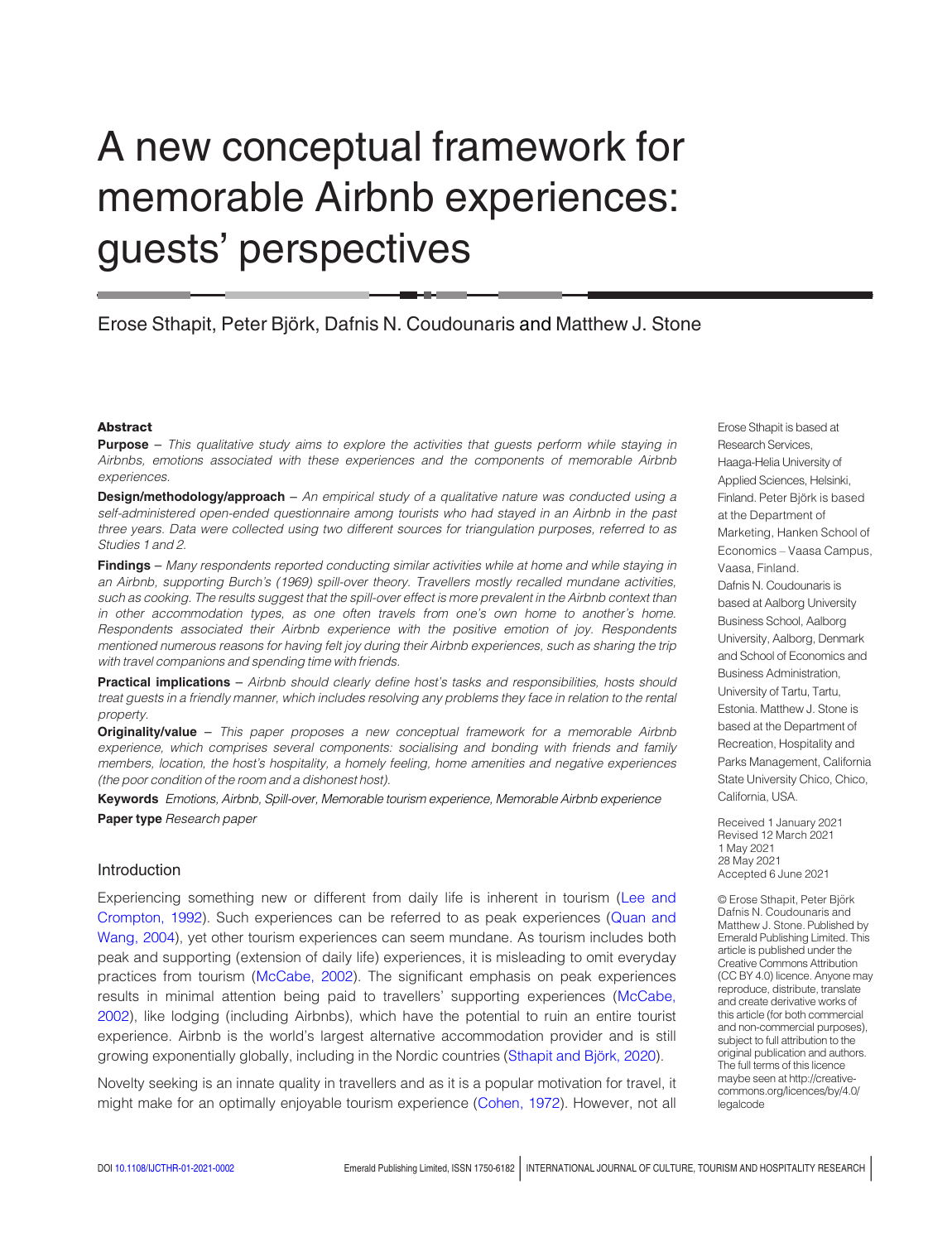tourists may display the same degree of hedonistic behaviour, and some may exhibit similar behaviours while at home and while on holiday (Sthapit and Björk, 2017). Thus, novelty seeking may be found not only in new activities but also in new places to conduct routine activities (Smith et al.[, 2012\)](#page-10-3). In other words, tourism is not a secular ritual but overlaps with regular social life as travellers desire to find home away from home [\(Larsen](#page-10-4) et al., 2007), as is often the case with Airbnbs.

Airbnb's service quality is dependent upon each host's hospitality capability ([Lalicic and](#page-10-5) [Weismayer, 2018\)](#page-10-5), among other factors, and Airbnb guests are likely to experience varying service quality without service delivery guarantee. Consequently, travellers' Airbnb experiences can vary widely and arouse both positive and negative emotions ([Sthapit,](#page-10-6) [2019\)](#page-10-6). Some studies have underlined the need to examine the emotions that guests associate with their recent Airbnb experience (Sthapit and Jiménez-Barreto, 2018). These emotional states of activation during a trip are associated with memorable experiences [\(Tung and Ritchie, 2011\)](#page-11-3) and positive experiences are considered the ultimate goal that today's holidaymakers seek to attain [\(Sthapit](#page-11-4) et al., 2020).

A memorable tourism experience (MTE) is defined as one that is recalled positively after the event (Kim et al.[, 2012](#page-10-7)), but memory researchers believe that negative valence may be more influential than positive valence in producing a strong memory [\(Kensigner and](#page-10-8) [Schacter, 2006](#page-10-8)). In addition, although the widespread adoption of the MTE scale has enriched the tourism literature but has been criticised on both theoretical and methodological grounds as well as the explicit dimensions of MTE remain incongruent [\(Sthapit and Jime´nez-Barreto, 2018](#page-11-2)). Many researchers have concluded that the MTE scale cannot be generalised to more authentic travel population [\(Chandralal](#page-9-1) et al., 2015; [Sthapit](#page-11-2) and Jiménez-Barreto, 2018). Numerous studies concerning MTEs have focussed on the replication of the MTE scale and a need exists to identify other decisive variables that impact MTEs in other situations, as it does not account for the effects of other contexts (Stone et al.[, 2021\)](#page-11-5) or the present Airbnb context. In addition, the existing research on memorable Airbnb experiences is limited and restricted to participants from Western countries (Sthapit and Jiménez-Barreto, 2018) and does not bind together the important concepts proposed in this study (spill-over in terms of activities, positive and negative emotions and memorability).

This study proposes to bridge these gaps in the extant literature and suggest connections between activities (experiences), emotions and memories. It aims to do the following:

- examine possible spill-over from home to away (while staying in an Airbnb) in terms of activities undertaken during an on-site Airbnb experience, based on the spill-over theory ([Burch, 1969](#page-9-2));
- explore the positive and negative emotions that guests associate with their recent Airbnb experience; and
- build on the existing research into MTEs and Airbnb by examining the memorable positive and negative components that guests recall from their recent Airbnb experience (post-holiday stage).

#### Literature review

# **Airbnb**

Airbnb is the largest peer-to-peer (P2P) accommodation network to date. It is a collection of private rooms, apartments and homes, each owned by an individual owner, located in different places and managed independently (Dogru et al.[, 2020](#page-9-3)). Since 2008, Airbnb has expanded to more than 191 countries and currently boasts more than 200 million members [\(Airbnb, 2019\)](#page-9-4). Airbnb allows property owners to gain additional income by renting out unused rooms, apartments and/or houses. Because of the dispersed ownership and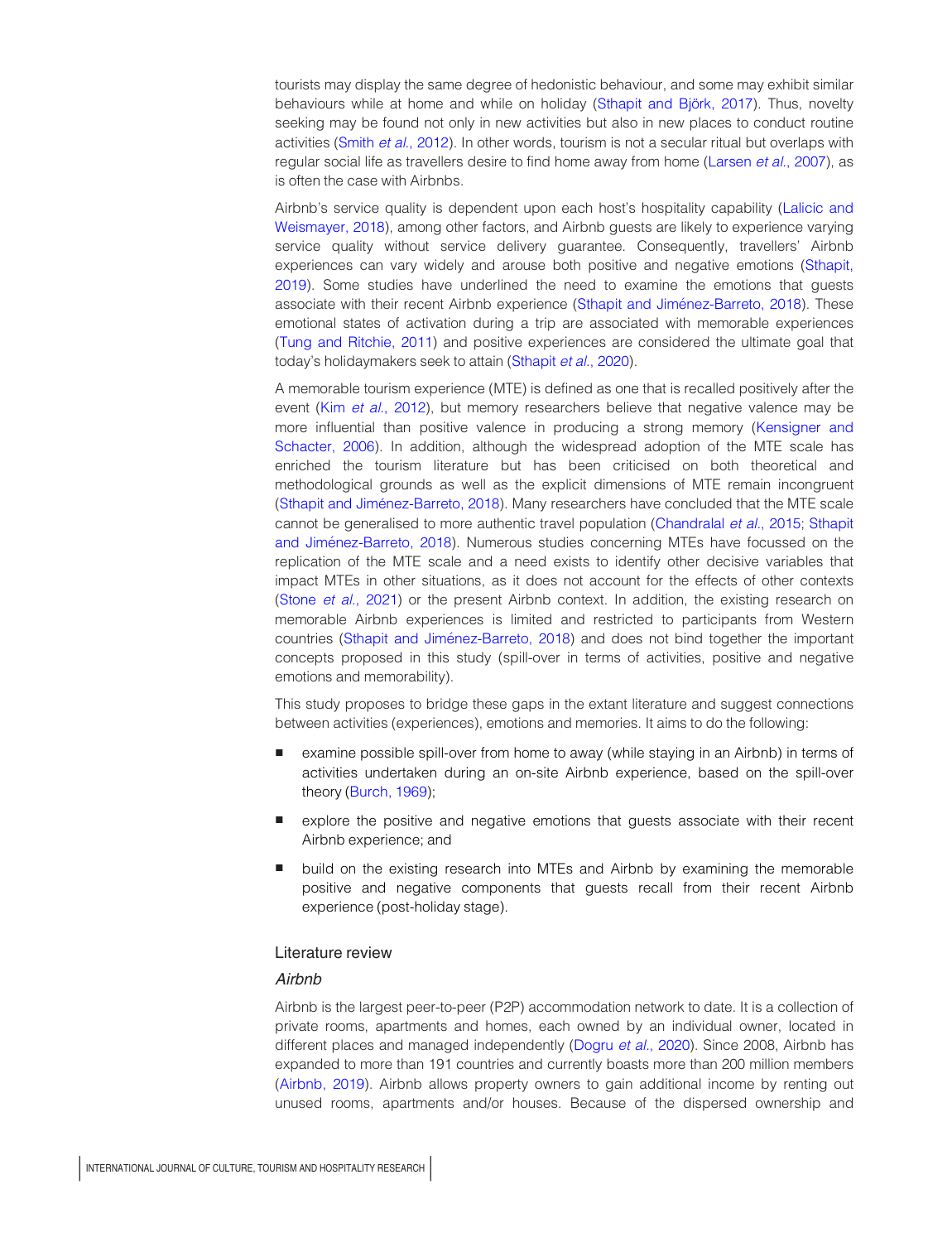management of Airbnb units, accommodation and experiences may vary widely [\(Sthapit](#page-11-0) and Björk, 2020). Airbnb can potentially expand supply wherever houses and apartment buildings already exist and individual hosts solely determine the prices of their Airbnb listings. Airbnb has become a key competitor of not only other online travel agents (e.g. Expedia) but also traditional hotels [\(Dogru](#page-9-3) et al., 2020).

# Spill-over theory and activity participation while at home and at the destination (away)

[Wilensky \(1960\)](#page-11-6) introduced spill-over theory and proposed that perceptions, attitudes and behaviours from one's social locale can be exhibited in another setting as a replication of one's skills and experiences. Behaviours, emotions, attitudes or stresses carry over from one life domain into another, such as from family to work [\(Rothbard and Dumas, 2006](#page-10-9)). Work may also influence non-work domains such as family [\(Boswell and Olson-Buchanan,](#page-9-5) [2007\)](#page-9-5) or vacation/leisure [\(Wilensky, 1960](#page-11-6)), in a harmonising rather than inverse manner.

Spill-over theory suggests that some individuals may want to engage in similar behaviours and activities in both home and holiday settings. [Burch's \(1969\)](#page-9-2) approach is in line with the postmodern conceptualisation of the tourist experience and links everyday life and tourism behaviour. In the present study, spill-over represented the generality of behaviours exhibited while staying in an Airbnb and while at home. Some studies have supported [Burch's \(1969\)](#page-9-2) spill-over theory. For example, Sthapit and Björk (2017) found that tourists showed a similar behavioural pattern when carrying out activities at home and at their destination, such as visiting museums, skiing, hiking, shopping and swimming.

#### Tourism experiences, emotions (positive and negative) and memories

Tourism consumption, as a typical experiential purchase, is an emotional experience [\(Stone](#page-11-7) et al.[, 2018\)](#page-11-7). In the context of tourism, emotions refer to tourists' emotional states during a tourism experience ([Chang](#page-9-6) et al., 2020). Emotions are specific and intentional – triggered by a particular environment, event or object and with regard to something [\(Bagozzi](#page-9-7) et al., [1999\)](#page-9-7). Emotions experienced are an indispensable component of a tourism experience and such experiences often include satisfying and pleasurable emotions [\(Aho, 2001](#page-9-8)).

Emotions play a central role in defining memorable experiences ([Tung and Ritchie, 2011\)](#page-11-3). In addition, emotions can affect both memory encoding and retrieval processes ([Tung and](#page-11-3) [Ritchie, 2011](#page-11-3)). Some studies have identified positive feelings, such as excitement, happiness, pleasure, interest and relaxation, as tourism-related emotions (Kim et al.[, 2016](#page-10-10)). On the one hand, positive emotions arising from the holiday experience enhance the memorability of a trip [\(Tung and Ritchie, 2011](#page-11-3)). On the other hand, travel can be stressful and associated with negative emotional outcomes [\(Mackenzie and Kerr, 2013](#page-10-11)), resulting in negative memorable experiences.

After the completion of a journey, the perception of the tourist experience is influenced by memory [\(Erll, 2011\)](#page-9-9). The tourist experience is routinely positioned as a generator of memories and collecting memories is widely understood as the very purpose of holidays ([Edensor, 1998\)](#page-9-10). Episodic memory, which includes individuals' long-term storage of factual memories concerning personal experiences, is considered to be the most relevant type of long-term memory in the study of tourists' experiences [\(Larsen, 2007\)](#page-10-12).

#### Methodology

#### Sampling, data collection and analysis

An empirical study of a qualitative nature was conducted using a self-administered, openended questionnaire to expand on the literature on MTEs and Airbnbs. The justification for the use of open-ended questions in the questionnaire is that such questions do not provide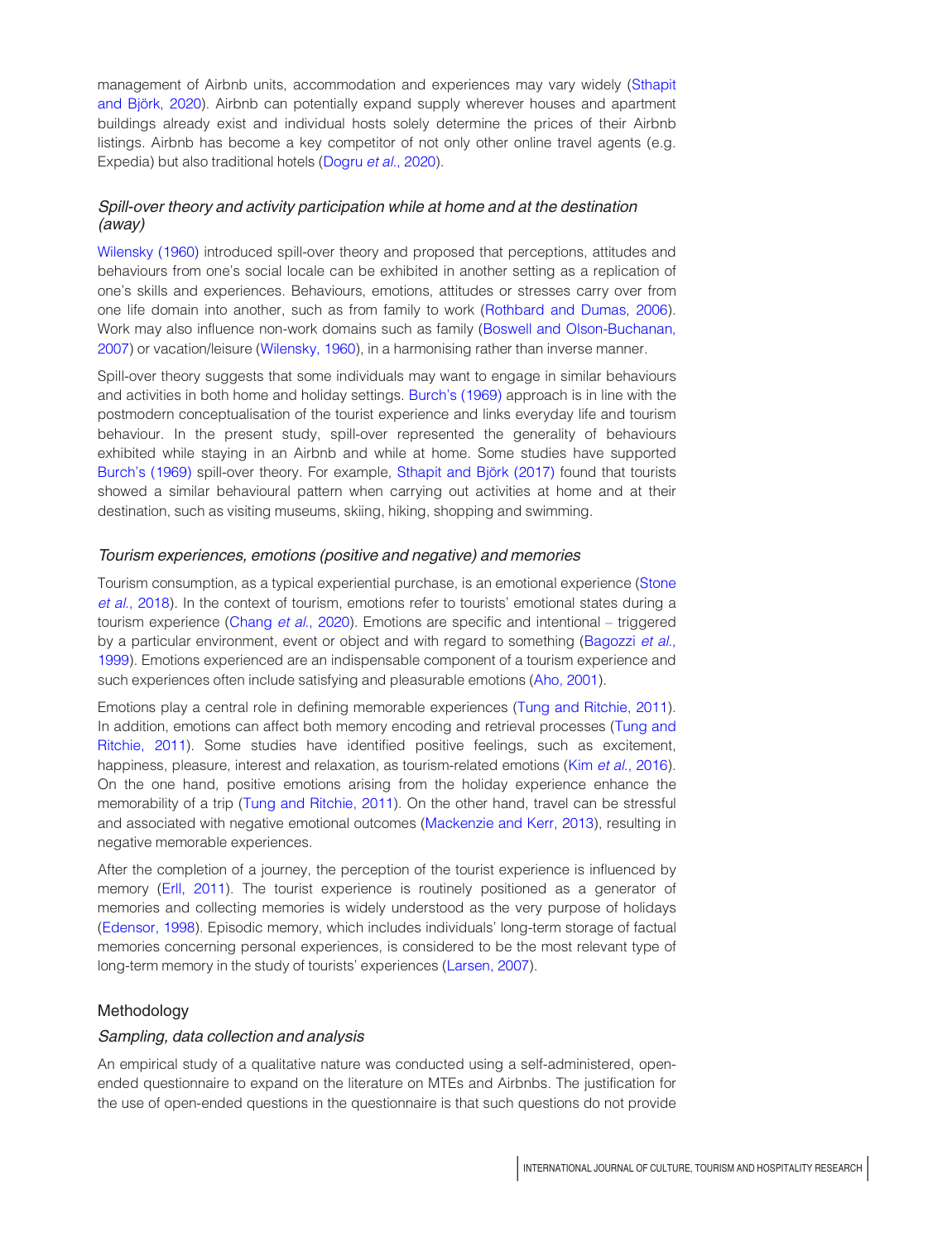participants with participants with a predetermined set of answer choices, instead allowing the participants to provide responses in their own words ([Allen, 2017\)](#page-9-11). The target population was international tourists who had stayed in an Airbnb in the past three years. Convenience sampling was used, as it is cheap, efficient and simple to implement.

Data were collected using two different sources for triangulation purposes, referred to as Studies 1 and 2. First, using the authors' personal networks, an email containing a link to the questionnaire was sent to 200 people in March 2020. The personal networks from which the sample was drawn for study 1 were made up of professionals and did not include very close social contacts (friends, family). Second, data were gathered via Amazon Mechanical Turk (MTurk) during April 2020 and were active for two weeks. Two data sets were used with the purpose of strengthening the study's validity through data triangulation ([Decrop,](#page-9-12) [1999\)](#page-9-12).

Respondents were asked to recollect their latest Airbnb experiences, and at the beginning of the survey, they were told that it was critical to read the instructions carefully. The first section included demographic variables (age, gender, marital status and nationality) and travel characteristics (e.g. destination visited, purpose of visit). The second section related to the booking and on-site Airbnb experience (duration of stay, number of people in the travel party, purpose of the trip, number of Airbnb bookings in the past 12 months, activities undertaken during the Airbnb stay, emotions regarding the Airbnb experience). The last section included one question on what made this experience most memorable. The question, When did you take this trip? was used as an attention check to effectively identify and remove poor quality participants from the data as the survey targeted international tourists who had stayed in an Airbnb in the past three years.

This study's key findings were based on qualitative responses to survey questions considering activities, emotions and memories. The data analysis adopted a grounded theory research design ([Glaser and Strauss, 1967](#page-10-13)) and [Strauss and Corbin's \(1990\)](#page-11-8) three recommended steps for a grounded theory approach were followed. The first step was to scan the collected data to obtain a broad understanding of them. The second step was to review the data and listing categories. The last step involved manual coding. As [Strauss](#page-11-8) [and Corbin \(1990\)](#page-11-8) recommended, three types of coding were used: open coding; axial coding; and selective coding.

#### Findings and discussion

#### Profile of the respondents

In the first study, of the 97 respondents, 52 were male and 45 were female, and they represent 37 different nationalities, with ages ranging from 18 to 61 years old. The respondents' household structures varied. Most were single (51), followed by those that were married (24), engaged (10), co-habiting (8) and divorced (2).

In the second study, of the 64 respondents, 38 were male and 26 were female, representing three different nationalities. The majority of the respondents were Americans (52), and their ages ranged from 18 to 69 years old. The majority of the respondents were married (36), followed by those that were single (24), engaged (2), co-habiting (1) and divorced (1).

# Profile of travel behaviours

In Study 1, respondents' most recent Airbnb stays had taken place between May 2017 and March 2020. The destinations ranged from Barcelona (Spain) to Kuta (Indonesia). The duration of the stay ranged from 1–14 days, while the majority reported spending less than four days (63) in an Airbnb. The size of the travel party ranged from one to nine people, and many of the respondents had travelled in groups of more than two people (48). About 86% had travelled for leisure and the rest for business. When asked, "How many Airbnb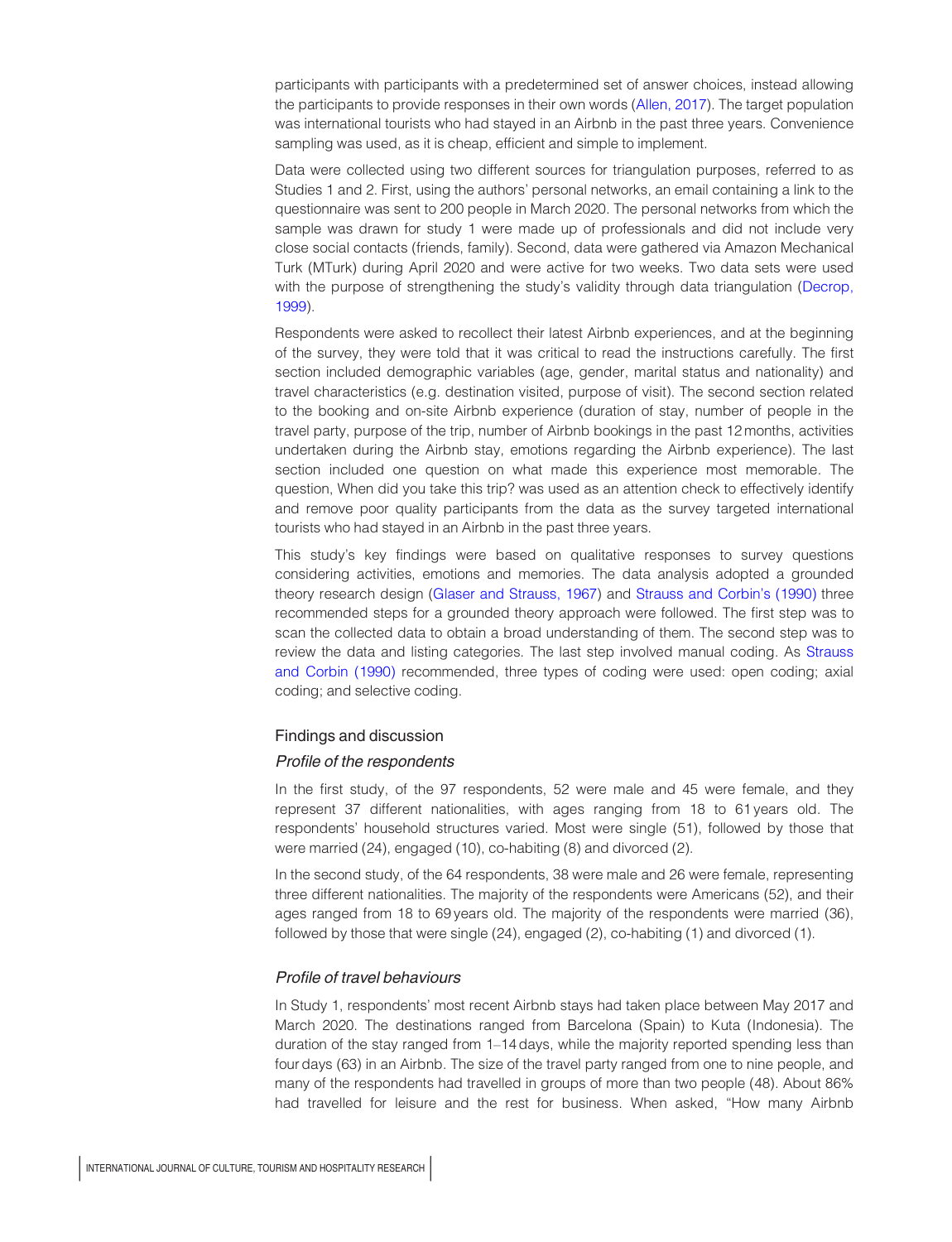bookings have you made in the past 12 months?," the most common responses were one (26) and four (14). Only 11% had booked the same Airbnb rental property before.

In Study 2, respondents' most recent Airbnb stays occurred between December 2018 and March 2020. The destinations ranged from Los Angeles (USA) to Bangalore (India). The duration of the stay ranged from 1–120 days, while the majority reported spending more than five days (34) at their destination. The size of the travel party ranged from one to 52 people, and many of the respondents had travelled in groups of more than two people (28), followed by two people (26) and alone (11). Most respondents had travelled for leisure/ tourism (48), while some mentioned business (16). When asked, "How many Airbnb bookings have you made in the past 12 months?," the most common responses were two (30) and three (11). About 36% had booked the same property before.

# Activities while staying in an Airbnb

In response to the question, "Name some activities that you did while recently staying in an Airbnb. Did you do similar or different activities to those that you do at home?," most of Study 1's respondents mentioned doing the same or similar activities as they do at home, especially preparing their own meals (mentioned by nearly 60% of respondents). Phrases in the answers included "cooking with friends," "preparing food together," "prepared own meals," "making breakfast," "cooking different dishes," "cooking meals with local ingredients," "enjoyed cooking my own meal" and "make breakfast." About 11% reported spending time with each other, while only about 3% mentioned watching TV and playing games.

A similar trend was identified in Study 2. Specifically, some mentioned cooking (23%) and watching TV (11%). Between 6% and 8% of the respondents mentioned: spending time with each other, doing physical exercise, watching movies and playing games. Many of those on a business trip (19%) did not spend much time at the Airbnb. The significance of cooking while staying at an Airbnb is emphasised by the following interpretive codes: "cooked dinner in the Airbnb," "we cooked a lot," "cooked several meals for friends" and "cooked dinner for myself daily."

In both studies, cooking appeared to be significant in guests' recollections of Airbnb experiences. This finding supports [Burch's \(1969\)](#page-9-2) spill-over theory and indicates a spillover in terms of activities from home to away contexts, which are likely not found in traditional hotel lodgings.

#### Emotions linked to the Airbnb experiences and their sources

In response to the questions, "Which strong positive or negative emotions did you feel during your Airbnb experience? What aroused these emotions?," most of the respondents in study 1 mentioned positive emotions. Specifically, they mentioned joy (45), love (11), contentment (3), comfort (4), anger (4), excitement (3) and interest (4). Seventeen respondents reported no strong emotions. Relating to joy, respondents mentioned numerous reasons for having experienced this emotion during their on-site Airbnb experiences, such as "travel companion," "because of spending time with friends," "friendly host," "host's hospitality," "clean room," "location," "beautiful location close to the city centre" and "homely feeling." Three particular responses further emphasise this. One respondent answered, "I felt joy in terms of the host's manners and guidance when exploring the city [...]" (male, Cypriot, visiting the UK). The second stated, "I felt joy because I was there with my friends [...]" (female, Finnish, visiting Hualien). The third clarified, "I felt joy because the room was clean and the host was friendly" (female, Chinese, visiting Kaunas). In addition, "lack of towels and toilet paper," "dirty room," "lazy host" and "lack of assistance and communication from the host" contributed to anger among some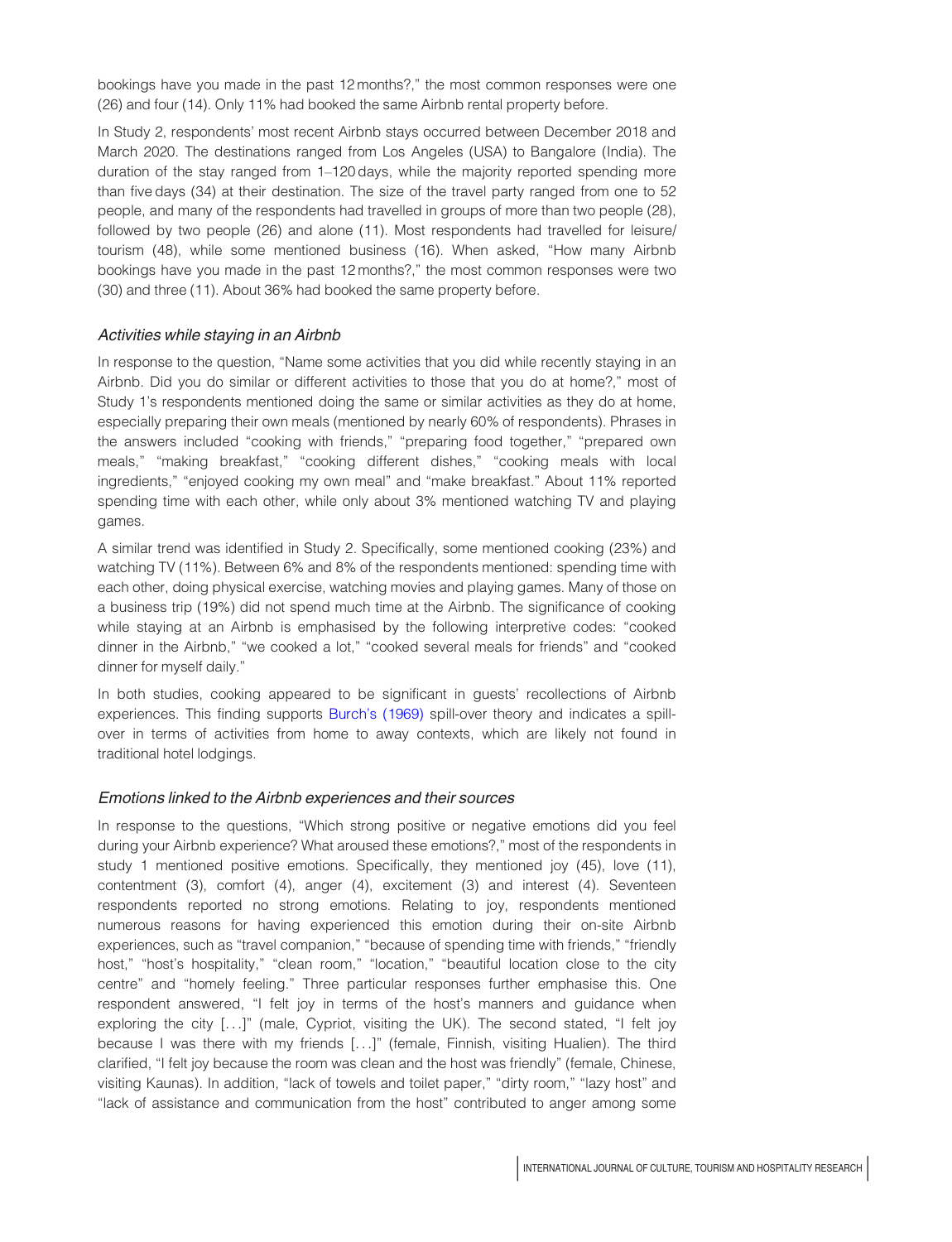respondents. Moreover, a common element that contributed to both positive and negative emotions was the host's hospitality, which may vary greatly among hosts.

In study 2, many respondents mentioned joy (19), comfort (12), love (8) and excitement (5). Eighteen respondents reported no strong emotions. The sources of joy included "spending time together," "bonding," "location," "feeling of home," "beautiful decoration of the room" and "size of the apartment." This is further highlighted by the answers of three respondents. One said, "It was positive – joy. We had a great time together, and it was a wonderful experience [...]" (male, American, visiting Austin). Another said, "We experienced a lot of joy. We had a lot of fun with our kids and it was a nice place to stay during Christmas [...] pure enjoyment" (female, American, visiting Idyllwild). The sources of negative emotion of anger were a "poorly maintained apartment" and "bed bugs."

In response to the question, "How was your recent Airbnb experience?," 96% of the respondents in Study 1 reported that it was positive, while the remainder reported negative experiences because of hosts' inappropriate behaviour. Some keywords used to describe their stays at Airbnbs included "good experience," "awesome," "very smooth," "overall great," "so much fun," "just amazing," "very positive," "pretty good," "pleasant one," "really nice," "nice overall," "very pleasant" and "well organised and arranged." One response further highlights this. One respondent stated, "Just amazing. Lovely host. We stayed in an artist's studio, which was decorated nicely. The host even took us to the bus station the next day. She did more than we expected" (Male, Turkish, visiting Paris).

In Study 2, 95% of the respondents mentioned that their recent Airbnb experiences were positive while the remainder had negative experiences during their stay. The keywords were similar to those in Study 1. One sample response was as follows: "It was amazing. We were staying at a big property surrounded by the natural terrain in beautiful Pacific Palisades overlooking Santa Monica and West Los Angeles. It was a complete escape from the business of the city. The place was extremely with comfortable amenities and an incredibly quiet atmosphere. We fell in love with the place" (female, American, visiting Los Angeles). The second said, "It was good. The room was clean, the host was responsive and I did not have any issues with the location [...]" (male, American, visiting San Diego).

#### Memorable components

In response to the question, "What made the experience the most memorable?," many of the respondents in study 1 replied by saying with socialising and bonding (30) and the location of the Airbnb rental property (23). This was indicated by keywords and phrases, such as "being with my four best friends," "being with my family made it memorable," "because of the people I was travelling with," "because of the time we spent together," "was memorable because I spent some quality time with a special person," "it was the location," "nice neighbourhood," "the location in the city centre" and "the location of the flat." This is further emphasised by two responses. One respondent replied, "it was memorable because of the people I was travelling with" (female, Taiwanese, visiting Rovinj). The second stated, "It was mainly because of the location of this place, which was in the countryside and surrounded by forests and ponds [...]" (male, Azerbaijani, visiting Jõgeva). Others cited the host's hospitality (23) and a homely feeling (17) as contributing to their positive memories of their Airbnb experiences, while the poor condition of rooms created negative memorable experiences (4).

In Study 2, many of the respondents mentioned the host's hospitality (16), the location of the rental property (14) and spending time with family and friends (13) as contributing to a positive memorable Airbnb experience. The significance of the host's hospitality, the location and spending time with family and friends is indicated by the following interpretive codes: "because of the host," "very good host," "host was super helpful," "truly the best place to hangout," "superb location," "because my friends and I spent the holiday together"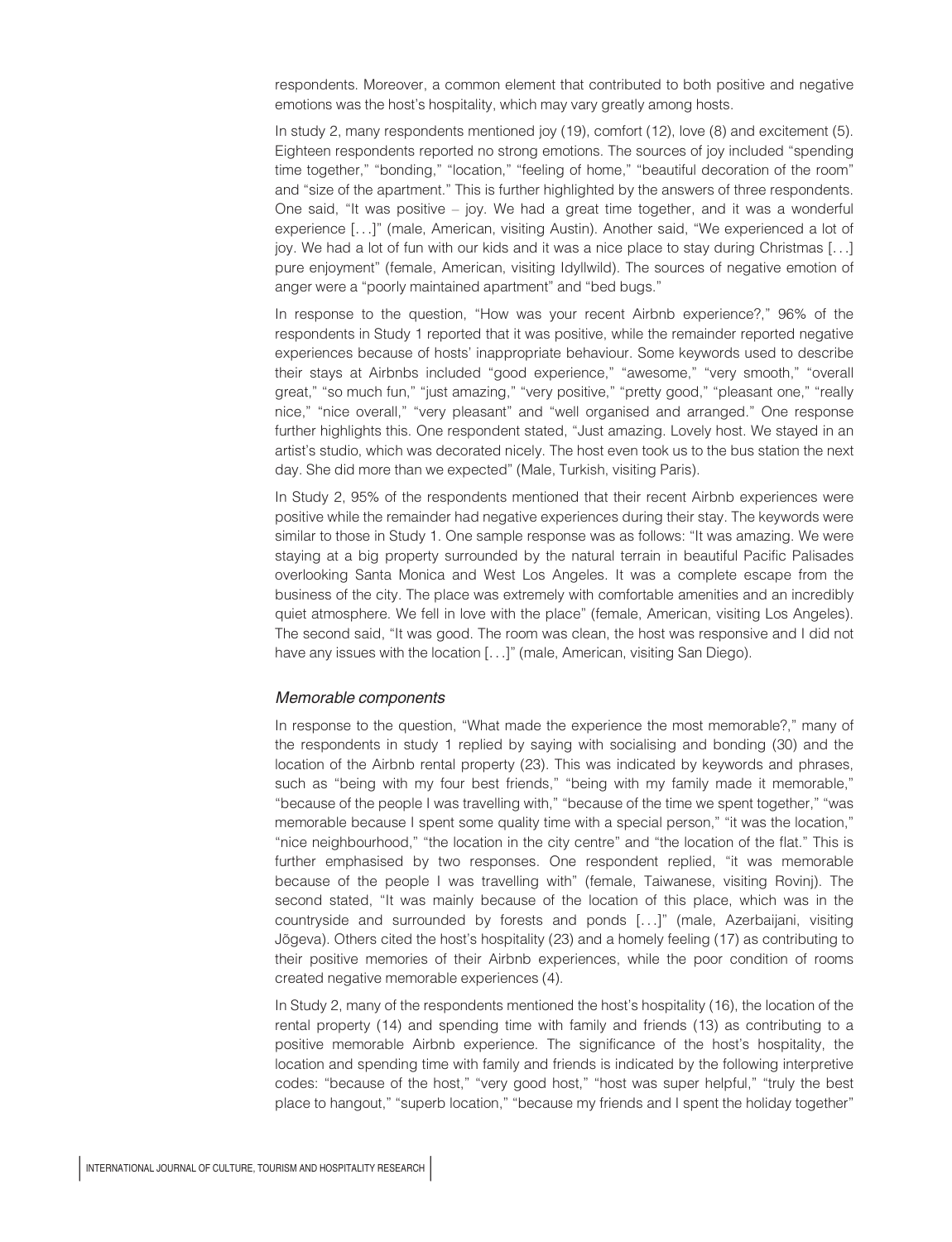and "family time together." This is further emphasised by the responses of three respondents. One said, "I have to say what made my experience memorable was the very good host. The room was clean, and the host left us beads and trinkets because it was close to Mardi Gras time" (female, American, visiting New Orleans). Others said, "The location made it memorable. This particular Airbnb was in a very quiet neighbourhood, so much of the noise associated with a hotel/motel was not present. Staying in a hotel/motel is essentially people sharing a noisy bedroom" (female, American, visiting Cheyenne); and "It was memorable because I was able to spend time with my family. It was so much fun and enjoyable. I can feel it right now. It was very helpful for bonding with one another" (male, American, visiting Fort Worth). Others mentioned home amenities (8) and a homely feeling (4), while dishonest hosts (2) created negative memorable experiences.

Overall, based on the two studies, socialising and bonding with friends and family members, the location, the host's hospitality, a homely feeling, home amenities, the poor condition of the Airbnb rental unit and a dishonest host contributed to a memorable Airbnb experience.

Some studies have indicated that the social origins of pleasurable and memorable experiences are connected, especially with regard to engagement with friends and family ([Dube and LeBel, 2003\)](#page-9-13), and this seems to apply to Airbnb experiences as well. In addition, studies have found that location is one of the attributes linked to travellers' memorable Airbnb experiences (Sthapit and Jiménez-Barreto, 2018). This finding supports studies that recognise the significance of hospitality in terms of the host's behaviour [\(Lalicic and](#page-10-5) [Weismayer, 2018\)](#page-10-5) and a feeling of home (Zhu et al.[, 2019\)](#page-11-9) while staying at an Airbnb. This homely feeling is considered key to experiencing a fulfilling stay in a P2P accommodation (Zhu et al.[, 2019](#page-11-9)). Feeling at home is linked to home benefits, including the physical environment, physical amenities and physical utility of an Airbnb (So et al.[, 2018\)](#page-10-14), and these attributes enhance the customer experience [\(Guttentag and Smith, 2017](#page-10-15)).

The findings indicate the significance of socialising and bonding, reflected through spending time with "friends and family members" in respondents' recollections of their memorable Airbnb experiences, while very few mentioned "host–guest time/interactions." Thus, for many respondents, the Airbnb experience involved spending time with friends and family members and not meaningful interactions with hosts and locals, contradicting some recent studies (Mody et al.[, 2017](#page-10-16)). This finding also contradicts studies indicating that the Airbnb experience is embedded in host-guest interactions (Sthapit and Jiménez-Barreto, [2018\)](#page-11-2) and that host–guest contact is common in Airbnb accommodation (Lin et al.[, 2019](#page-10-17)). Moreover, the findings support some studies that indicate that location is one of the most critical factors of business success in terms of Airbnbs ([Cheng and Jin, 2019\)](#page-9-14).

Some studies have indicated that a poorly maintained room has a negative impact on service quality attributes, such as facility condition (Ert et al.[, 2016\)](#page-10-18) and the Airbnb accommodation experience ([Sthapit](#page-11-4) et al., 2020). The accommodation provided by the host is considered a key service quality dimension of an Airbnb (Sthapit and Björk, 2020). The findings support studies indicating that the physical environment ([Cheng and Jin, 2019](#page-9-14)) – is considered crucial for guests staying in Airbnb rental properties. This may indicate the potential of Airbnb environments in terms of creating many more negative memories than other tourist experiences. One reason for the poor condition of the rooms that some respondents experienced is the fact that Airbnb hosts are not trained service providers (Sthapit and Jiménez-Barreto, 2018).

# Conclusion

Three main conclusions can be drawn from the research. First, among leisure travellers, most reported doing the same or similar activities while staying at Airbnbs that they do at home. This contradicts studies indicating that guests are drawn to Airbnbs because they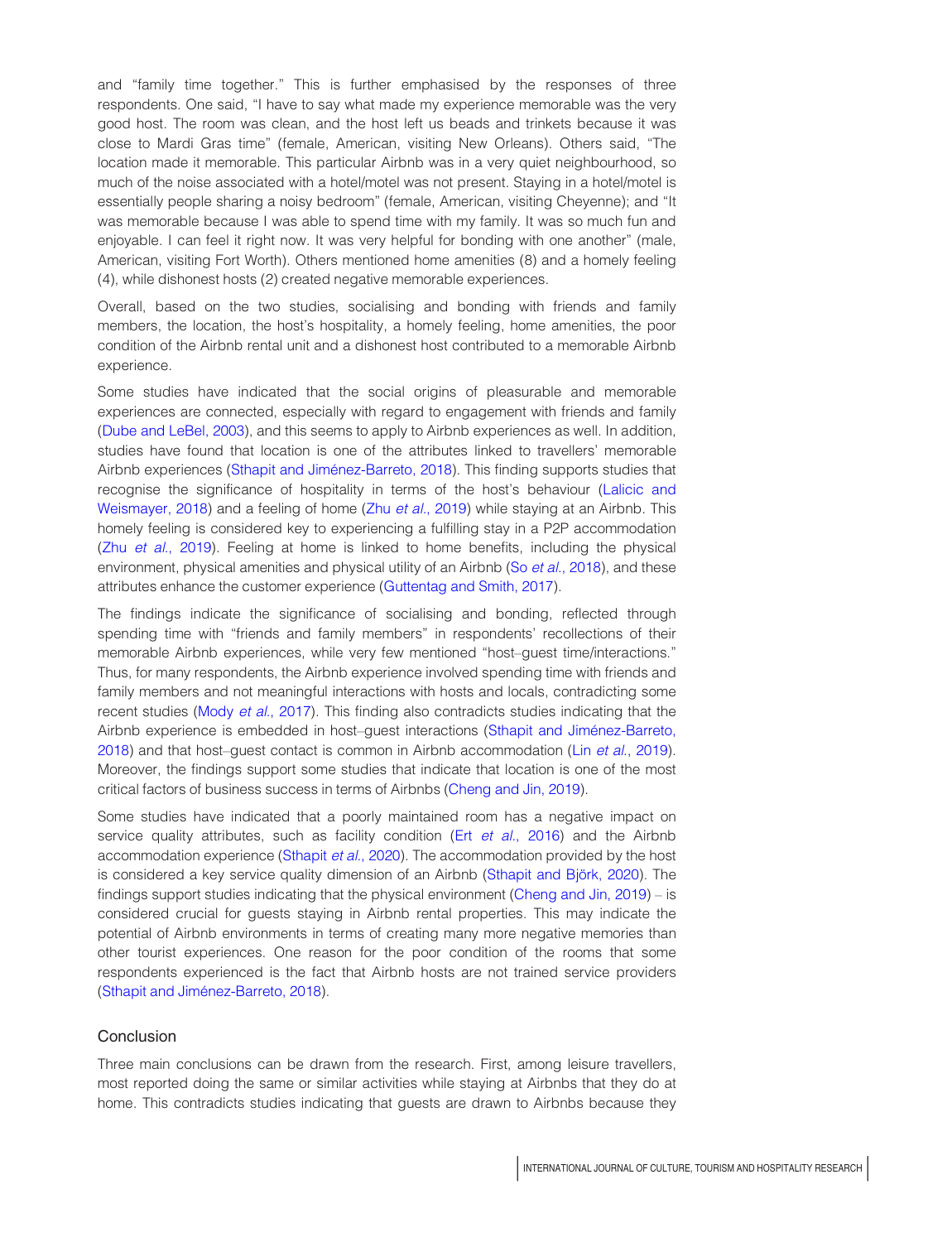seek novelty during their stays abroad (So et al.[, 2018\)](#page-10-14). In the same vein, studies have indicated that performing familiar activities represents an affinity for convenience and minimal planning ([LaMondia and Bhat, 2012\)](#page-10-19) and offers stability, comfort and relaxation in a new setting [\(Edensor, 2001](#page-9-15)). In the Airbnb context, some studies have shown that familiarity provides customers (guests) with a feeling of security and comfort, which increases their perceived control over their behaviour [\(Mao and Lyu, 2017\)](#page-10-20). In addition, the results of the present study suggest that the spill-over effect is more prevalent in the Airbnb context than in other accommodation types, as one often travels from one's own home to another's home (not a hotel room). In other words, an Airbnb stay may correspond more to staying in somebody's home than a hotel stay, and this might offer the guest more freedom, for example, to do his or her own cooking. This highlights the importance of context in contributing to spill-over effects.

The present study argues that an on-site Airbnb experience blurs the differences between home (leisure) and away (tourism). This finding also problematises the gap in polarity between home and away, aligning with the post-modern theory of the tourism experience, which suggests that daily-life experiences cannot be separated from tourism experiences [\(Uriely, 2005](#page-11-10)). In fact, a de-differentiation may occur that challenges the notion of liminality, whereby a variety of habitual behaviours occur during an Airbnb stay. For many respondents, the Airbnb experience was less about escaping from home routines and more about the enactment of various mundane activities embedded in day-to-day life, while others may have experienced novelty by engaging in routine activities in a new setting. Thus, rather everydayness and novelty seeking may co-exist in an Airbnb environment.

Second, emotions with regard to Airbnbs focussed on joy. This finding supports studies indicating that guests predominantly experience positive emotions while staying at Airbnbs [\(Camilleri and Neuhofer, 2017\)](#page-9-16) and that positive emotions, such as happiness, are more common than negative emotions during a tourism experience. In addition, the negative emotion of anger was not common in the recollections, as tourist activities mainly encourage guests to relax and engage in social experiences ([Servidio and Ruffolo, 2016](#page-10-21)).

Third, this study adds to the existing literature on MTEs and Airbnbs and proposes a new conceptual framework of memorable Airbnb experience, which comprises several components: socialising and bonding with friends and family members, location, the host's hospitality, a homely feeling, home amenities and (to a lesser extent) negative experiences (e.g. property condition; poor or dishonest host) [\(Figure 1\)](#page-8-0). Thus, although the term "memorable" has a positive connotation, this finding suggests that some travellers also recall the less positive experiences of an Airbnb stay. Besides the location component, the findings differ in terms of Sthapit and Jiménez-Barreto's (2018) other memorable Airbnb component, that is, social interaction with the host. Contrary to their study and others [\(Cheng and jin, 2019](#page-9-14)), there was very little evidence of tourist–host interactions, thus lending support to So *et al.*['s \(2018\)](#page-10-14) study. On the contrary, many respondents in this study recalled socialising and bonding with friends and family members as making their Airbnb experience memorable. These bonding occasions between travel parties also help to explain the emotion of joy observed in the Airbnb experiences. Overall, the positive memories focussed on travel companions, the location and the host's hospitality, with a lesser percentage acknowledging a homely feeling and negative experiences linked to the condition of the apartment and the host's behaviour.

This study also has managerial implications for both Airbnb's hosts. Given that travellers mostly recalled mundane activities, such as cooking, hosts offering kitchen amenities in their accommodation might have an advantage over other hosts that offer merely a room with no amenities. Thus, Airbnb rental properties should offer basic home amenities such as a kitchen, a washing machine and a dryer. Therefore, this information with photos should be highlighted in hosts' profiles. In addition, besides spending time with family and friends while staying in an Airbnb rental property, a friendly host, the host's hospitality, a clean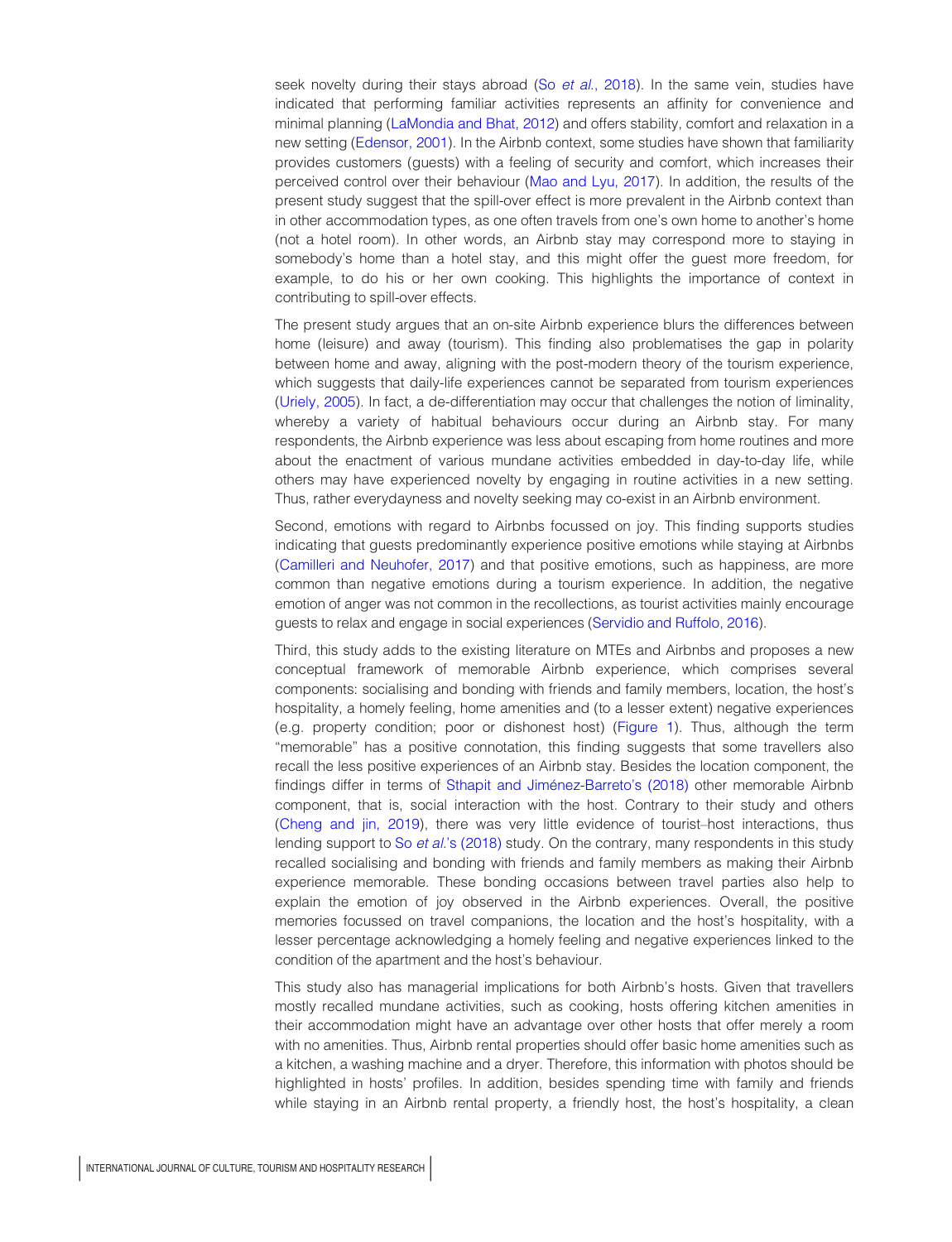<span id="page-8-0"></span>

room, the location and a homely feeling contributed to the feeling of joy experienced by guests when recalling what made the experience most memorable. Therefore, Airbnb should clearly define hosts' tasks and responsibilities, and hosts should treat guests in a friendly manner, which includes resolving any problems they face in relation to the rental property. Hosts who are frequently reported as dishonest and unprofessional towards guests should be banned from hosting on Airbnb. There should also be a focus on the location of the rental property and pictures of the facilities and information about the property's proximity to nearby tourist attractions, restaurants and transportation should be included. Moreover, as the poor condition of a room contributed to a negative memorable Airbnb experience, Airbnb's management should provide hosts with training on maintaining service quality and with a checklist to ensure consistent quality standards across listings. Hosts must also be monitored to ensure they maintain service quality standards. Hosts must be held accountable in situations where things go wrong because of them, for example, if guests complain about poor condition of the Airbnb rental unit.

Despite these contributions, this study has some limitations. First, this study's findings are exploratory in nature, and its generalisability is limited. Second, as with any research study, the number of participants was limited. Third, the data were collected during the post-visit stage to assess travellers' memorable Airbnb experiences and, as such, relied on variable periods of memory. Studies have shown that recalled tourism experiences are significantly different from the on-site ones that tourists had. People reconstruct their tourism experiences forgetting disappointments [\(Mitchell](#page-10-22) et al., 1997). Therefore, to avoid this incongruence between remembered experiences and on-site experiences, future studies should involve interviews with tourists immediately after their visits. Fourth, the use of openended survey questions is another limitation of this study that might have had an impact on the richness of the gathered data. This research limitation can be overcome by adopting a greater array of research methods, for example, focus groups, in-depth interviews, observations and/or diaries obtained from sampled individuals who record their Airbnb experiences soon after their trips. Fifth, another limitation is the double-barrelled questions used in the open-ended survey questionnaire, which might have led respondents to carry out hoc sense making. Thus, future studies would benefit from the use of single questions.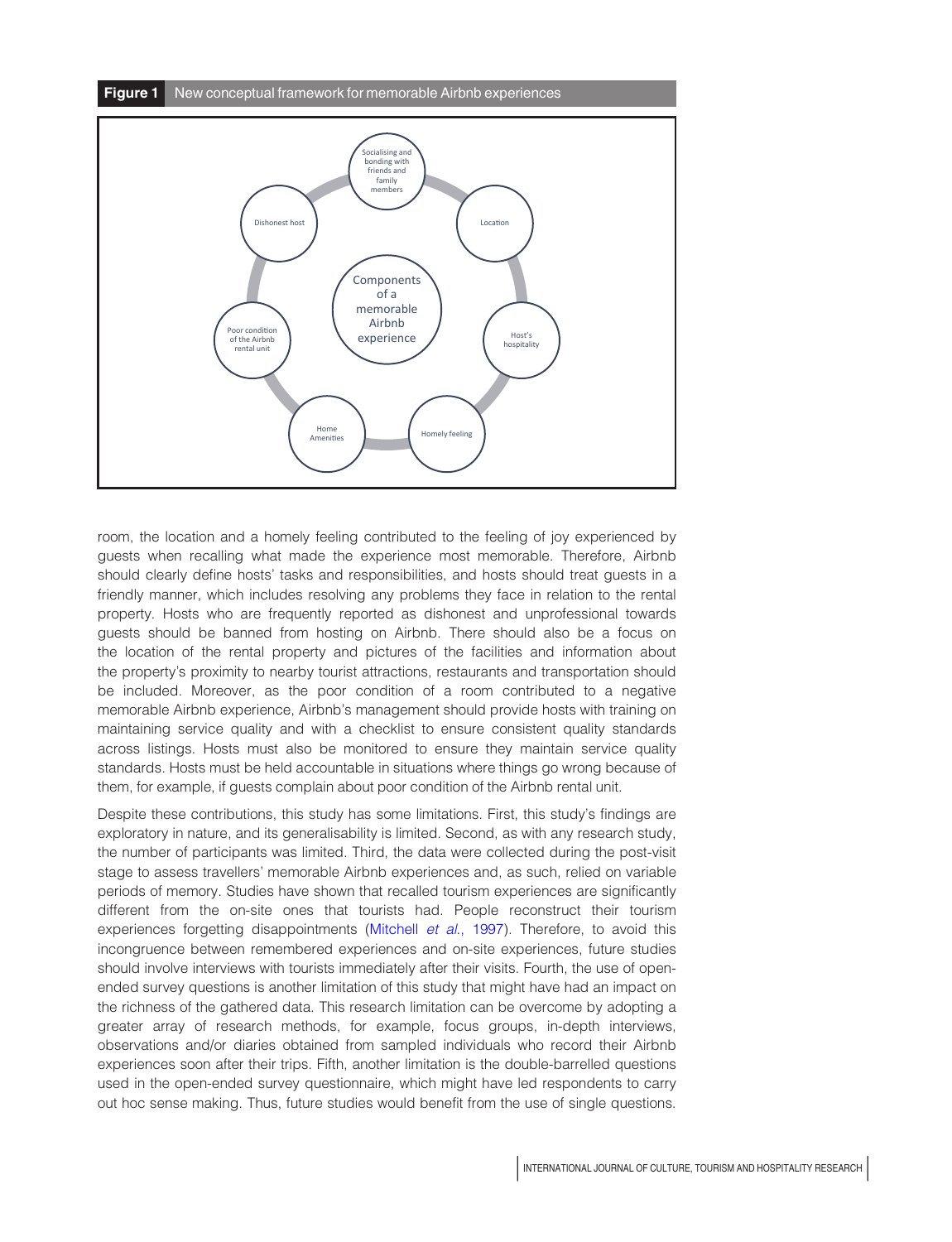Sixth, the spill-over theory includes emotional/affective and attitudinal spill-over from one domain to another, while this study was restricted to activities undertaken during an on-site Airbnb experience, which is one of the limitations. Future studies could provide a list of emotions and include questions about the frequency and intensity, including the use of quantitative methods to measure activities while staying at an Airbnb. This study suggested that many activities were undertaken but were not committed to memory. Further, researchers could extend the current discussion on memorable Airbnb experiences and explore the possible spill-over from away to home, including the impact of a memorable Airbnb experience on the guest's well-being while at home. This could provide a broader understanding of the interlinkages between the different concepts of spill-over theory, memorability and wellbeing. In addition, elements of MTEs (such as those defined by [Kim](#page-10-7) et al.[, 2012](#page-10-7)) could be further explored in novel environments, such as Airbnbs and compared with other travel environments.

#### References

<span id="page-9-8"></span>Aho, S.K. (2001), "Towards a general theory of touristic experiences: modelling experience process in tourism", Tourism Review, Vol. 56 Nos 3/4, pp. 33-37.

<span id="page-9-4"></span>Airbnb (2019), "Airbnb hosts share more than six million listings around the world", available at: [https://](https://press.airbnb.com/airbnb-hosts-share-more-than-six-million-listings-around-theworld) [press.airbnb.com/airbnb-hosts-share-more-than-six-million-listings-around-theworld](https://press.airbnb.com/airbnb-hosts-share-more-than-six-million-listings-around-theworld) (accessed 10 February 2020).

<span id="page-9-11"></span>Allen, M. (2017), The SAGE Encyclopedia of Communication Research Methods, Sage, London.

<span id="page-9-7"></span>Bagozzi, R.P., Gopinath, M. and Nyer, P. (1999), "The role of emotions in marketing", Journal of the Academy of Marketing Science, Vol. 27 No. 2, pp. 184-206.

<span id="page-9-5"></span>Boswell, W.R. and Olson-Buchanan, J.B. (2007), "The use of communication technologies after hours: the role of work attitudes and work-life conflict", Journal of Management, Vol. 33 No. 4, pp. 592-610.

<span id="page-9-2"></span>Burch, W.R. (1969), "The social circles of leisure: competing explanations", Journal of Leisure Research, Vol. 1 No. 2, pp. 125-147.

<span id="page-9-16"></span>Camilleri, J. and Neuhofer, B. (2017), "Value co-creation and co-destruction in the Airbnb sharing economy", International Journal of Contemporary Hospitality Management, Vol. 29 No. 9, pp. 2322-2340.

<span id="page-9-1"></span>Chandralal, L., Rindfleish, J. and Valenzuela, F. (2015), "An application of travel blog narratives to explore memorable tourism experiences", Asia Pacific Journal of Tourism Research, Vol. 20 No. 6, pp. 680-693.

<span id="page-9-6"></span>Chang, S.-Y., Tsaur, S.-H., Yen, C.-H. and Lai, H.-R. (2020), "Tour member fit and tour member–leader fit on group package tours: influences on tourists' positive emotions, rapport, and satisfaction", Journal of Hospitality and Tourism Management, Vol. 42, pp. 235-243.

<span id="page-9-14"></span>Cheng, M. and Jin, X. (2019), "What do airbnb users care about? An analysis of online review comments", International Journal of Hospitality Management, Vol. 76, pp. 58-70.

<span id="page-9-0"></span>Cohen, E. (1972), "Toward a sociology of international tourism", Social Research, pp. 164-182.

<span id="page-9-12"></span>Decrop, A. (1999), "Triangulation in qualitative tourism research", Tourism Management, Vol. 20 No. 1, pp. 157-161.

<span id="page-9-3"></span>Dogru, T., Hanks, L., Mody, M., Suess, C. and Sirakaya-Turk, E. (2020), "The effects of airbnb on hotel performance: evidence from cities beyond the United States", Tourism Management, Vol. 79, p. 104090.

<span id="page-9-13"></span>Dube, L. and LeBel, J. (2003), "The content and structure of laypeople's concept of pleasure", Cognition & Emotion, Vol. 17, pp. 263-295.

<span id="page-9-10"></span>Edensor, T. (1998), Tourists at the Taj: Performance and Meaning at a Symbolic site, Routledge, London.

<span id="page-9-15"></span>Edensor, T. (2001), "Performing tourism, staging tourism: (re)producing tourist space and practice", Tourist Studies, Vol. 1 No. 1, pp. 59-81.

<span id="page-9-9"></span>Erll, A. (2011), Memory in Culture, Palgrave, London.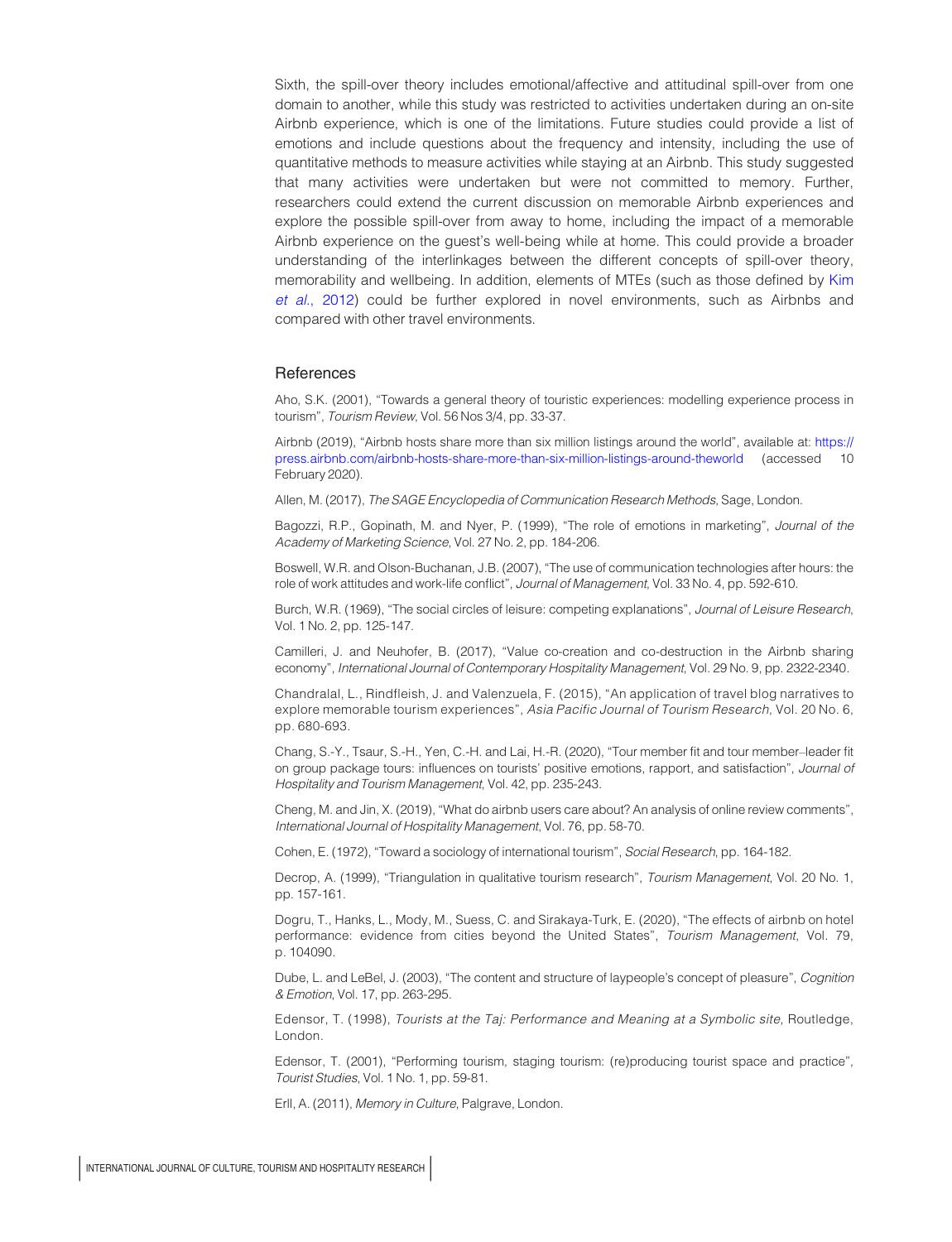<span id="page-10-18"></span>Ert, E., Fleischer, A. and Magen, N. (2016), "Trust and reputation in the sharing economy: the role of personal photos in Airbnb", Tourism Management, Vol. 55, pp. 62-73.

<span id="page-10-13"></span>Glaser, B.G. and Strauss, A. (1967), The Discovery of Grounded Theory: Strategies for Qualitative Research, Aldine, Chicago.

<span id="page-10-15"></span>Guttentag, D. and Smith, S. (2017), "Assessing airbnb as a disruptive innovation relative to hotels: substitution and comparative performance expectations", International Journal of Hospitality Management, Vol. 64, pp. 1-10.

<span id="page-10-8"></span>Kensigner, E.A. and Schacter, D.L. (2006), "When the red sox shocked the yankees: comparing negative and positive memories", Psychonomic Bulletin & Review, Vol. 13 No. 5, pp. 757-763.

<span id="page-10-10"></span>Kim, D., Lee, C.K. and Sirgy, M.J. (2016), "Examining the differential impact of human crowding versus spatial crowding on visitor satisfaction at a festival", Journal of Travel & Tourism Marketing, Vol. 33 No. 3, pp. 293-312.

<span id="page-10-7"></span>Kim, J.H., Ritchie, J. and McCormick, B. (2012), "Development of a scale to measure memorable tourism experiences", Journal of Travel Research, Vol. 51 No. 1, pp. 12-25.

<span id="page-10-5"></span>Lalicic, L. and Weismayer, C. (2018), "A model of tourists' loyalty: the case of airbnb", Journal of Hospitality and Tourism Technology, Vol. 9 No. 1, pp. 78-90.

<span id="page-10-19"></span>LaMondia, J. and Bhat, C. (2012), "A conceptual and methodological framework of leisure activity loyalty accommodating the travel context", Transportation, Vol. 39 No. 2, pp. 321-349.

<span id="page-10-12"></span>Larsen, S. (2007), "Aspects of a psychology of the tourist experience", Scandinavian Journal of Hospitality and Tourism, Vol. 7 No. 1, pp. 7-18.

<span id="page-10-4"></span>Larsen, J., Urry, J. and Axhausen, K.W. (2007), "Networks and tourism: mobile social life", Annals of Tourism Research, Vol. 34 No. 1, pp. 244-262.

<span id="page-10-0"></span>Lee, T.H. and Crompton, J. (1992), "Measuring novelty seeking in tourism", Annals of Tourism Research, Vol. 19 No. 4, pp. 732-751.

<span id="page-10-17"></span>Lin, P.M.C., Fan, D.X., Zhang, H.Q. and Lau, C. (2019), "Spend less and experience more: understanding tourists' social contact in the airbnb context", International Journal of Hospitality Management, Vol. 83, pp. 65-73.

<span id="page-10-2"></span>McCabe, S. (2002), "The tourist experience and everyday life", Dann, G.M.S. (Ed.), The Tourist as a Metaphor of the Social World, CABI Publishing, Wallingford, pp. 61-75.

<span id="page-10-11"></span>Mackenzie, S.H. and Kerr, J.H. (2013), "Stress and emotions at work: an adventure tourism guide's experiences", Tourism Management, Vol. 36, pp. 3-14.

<span id="page-10-20"></span>Mao, Z. and Lyu, J. (2017), "Why travelers use airbnb again?", International Journal of Contemporary Hospitality Management, Vol. 29 No. 9, pp. 2464-2482.

<span id="page-10-22"></span>Mitchell, T.R., Thompson, L., Peterson, E. and Cronk, R. (1997), "Temporal adjustments in the evaluation of events: the rosy view", Journal of Experimental Psychology, Vol. 33 No. 4, pp. 421-448.

<span id="page-10-16"></span>Mody, M.A., Suess, C. and Lehto, X. (2017), "The accommodation experiencescape: a comparative assessment of hotels and airbnb", International Journal of Contemporary Hospitality Management, Vol. 29 No. 9, pp. 2377-2404.

<span id="page-10-1"></span>Quan, S. and Wang, N. (2004), "Towards a structural model of the tourist experience: an illustration from food experience in tourism", Tourism Management, Vol. 25 No. 3, pp. 297-305.

<span id="page-10-9"></span>Rothbard, N.P. and Dumas, T.L. (2006), "Research perspectives: Managing the work-home interface", in Jones, F., Burke, RJ and Westman, M. (Eds), Work-Life Balance. A Psychological Perspective, Psychology Press, Hove, pp. 71-89.

<span id="page-10-21"></span>Servidio, R. and Ruffolo, I. (2016), "Exploring the relationship between emotions and memorable tourism experiences through narratives", Tourism Management Perspectives, Vol. 20, pp. 151-160.

<span id="page-10-3"></span>Smith, W.W., Pitts, R.E. and Litvin, S.W. (2012), "Travel and leisure activity participation", Annals of Tourism Research, Vol. 39 No. 4, pp. 2207-2210.

<span id="page-10-14"></span>So, K.K.F., Oh, H. and Min, S. (2018), "Motivations and constraints of airbnb consumers: findings from a mixed-methods approach", Tourism Management, Vol. 67, pp. 224-236.

<span id="page-10-6"></span>Sthapit, E. (2019), "My bad for wanting to try something unique: sources of value co-destruction in the airbnb context", Current Issues in Tourism, Vol. 22 No. 20, pp. 2462-2465.